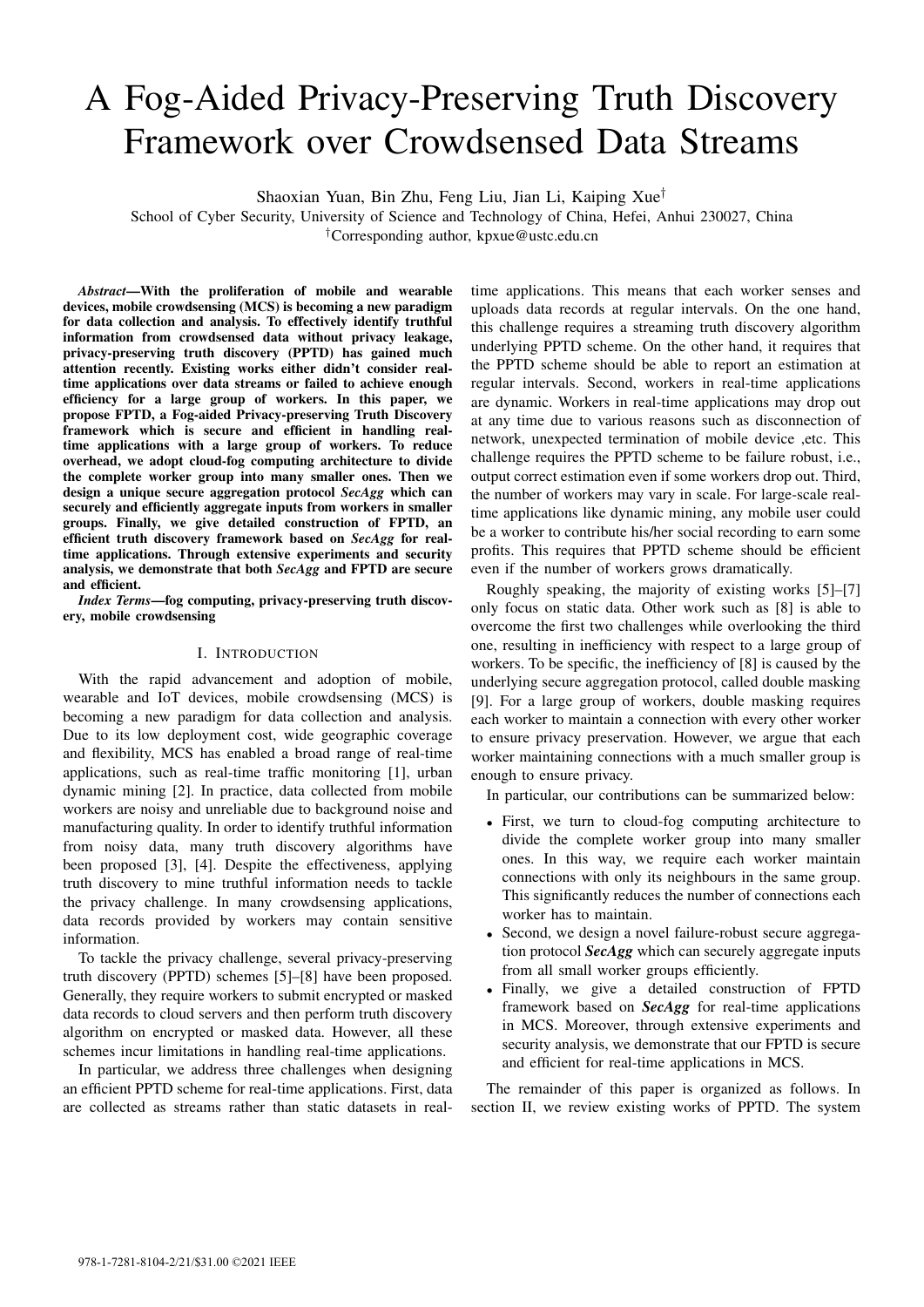model and threat assumption are given in section III. In section IV, we describe the underlying truth discovery algorithm and cryptographic primitives we adopt. In section V, we introduce the proposed scheme in detail. In section VI, we give security proof. Afterwards, performance evaluation is given in section VII. Finally, we conclude our paper in section VIII.

## II. RELATED WORK

The majority of existing works [5]–[7] focus on PPTD over static data. The first work of PPTD was presented by [5], which adopted threshold Paillier cryptosystem under a single cloud server. However, [5] introduced heavy computation burdens over both workers and cloud server. To optimize the performance, [6] utilized an improved Paillier cryptosystem and super-increasing sequence under the cloud-fog computing architecture. [7] realized a PPTD with an incentive mechanism to resist potential lazy workers by reducing the reward a lazy worker can obtain. However, existing PPTD work on static data cannot naturally extend to real-time applications due to the heavy cryptographic tools they adopt.

To address real-time applications, [8] adopted a lightweight secure aggregation protocol to realize PPTD which can support worker's dropout. Besides, [8] exploited a steaming truth discovery to efficiently identify truths from data streams. These two unique designs helps [8] overcome the first two challenges while overlooking the third one. Though some more lightweight aggregation protocol [10] based on differential privacy can help overcome the third challenge, the security would be degraded.

### III. PROBLEM STATEMENT

## *A. System Model*

Our system is a cloud-fog computing architecture. It consists of three entities: cloud server, fog nodes and workers. The cloud server is a remote server provided by a cloud service provider. Fog nodes are at the edge of network and close to workers. Workers can be devices with different sensors, such as smart phones, wearable and IoT devices. Cloud server maintains a connection with fog nodes and each fog node manages a group of workers. Fog nodes relay the messages between any two workers or workers and the cloud server. Formally, we assume there are M objects to be sensed  $\mathcal{M} =$  $\{o_1, \dots, o_M\}$  and K fog nodes  $\mathcal{F} = \{f_1, \dots, f_K\}$ . Each fog node  $f_u$  manages  $n_u$  workers  $\mathcal{S}_u = \{s_1, s_2, \dots, s_{n_u}\}.$ In each time slot t, each worker collects data record  $x_i^t$  ${x_i^{m,t}}_{m=1}^M$ , updates distance  $d_i^t$  and weight  $w_i^t$ . Estimated truth is represented as  $x_t^* = \{x_{m,t}^*\}_{m=1}^M$ .

## *B. Threat Model*

Similar to other PPTD works, we consider a semi-honest adversary where both fog nodes and cloud server faithfully behave as the protocol requires, while they try to infer private information from transcripts in the meantime. We also assume workers are honest because they are stimulated by incentives [11] which is another important topic in MCS.

In this paper, we build the security of *SecAgg* on the common assumption that no fog nodes will collude with the cloud server.

# *C. Design Goals*

Our design goals are three folds.

*Failure-robustness*. The proposed FPTD framework should output correct estimation based on the remaining workers' sensory data even if some workers may drop out unexpectedly like [8].

*Efficiency*. The proposed FPTD should reach significantly lower overheads for both workers and cloud server compared with [8].

*Security*. We require the proposed FPTD can securely perform the process of truth discovery to identify truths from workers' noisy sensory data without revealing any data and weights.

#### IV. PRELIMINARIES

In this section, we will illustrate the underlying truth discovery algorithm and cryptographic primitives.

#### *A. Truth Discovery*

The underlying truth discovery algorithm we adopt is the incremental CRH (iCRH) [3]. The basic idea behind iCRH is to assign a weight to each worker to measure reliability and aggregate weighted average to obtain estimated truth.

The iCRH handles data streams. In each time slot  $t$ , iCRH is divided into three steps: truth update, distance update and weight update.

• Truth update: In this step, given each worker's sensory data  $x_i^t$  and weight  $w_i^{t-1}$  of last time slot, estimation of truth is updated as a weighted average

$$
\mathbf{x}_{t}^{*} = \frac{\sum_{i=1}^{S} w_{i}^{t-1} \times \mathbf{x}_{i}^{t}}{\sum_{i=1}^{S} w_{i}^{t-1}}.
$$
 (1)

Distance update: In this step, each worker updates their incremental distances  $d_i^t$  as below, given estimated truth, sensory data and previous distance  $d_i^{t-1}$ 

$$
d_i^t = \alpha \times d_i^{t-1} + d(\mathbf{x}_i^t, \mathbf{x}_i^*),\tag{2}
$$

where distance function  $d(x, y)$  measures the deviation level of two sensory data records of dimension M. For continuous data, we have  $d(\mathbf{x}, \mathbf{y}) = \sum_{m=1}^{M} (x_i^{m,t} - y_i^{m,t})^2$ and for categorial data,  $d(\mathbf{x}, \mathbf{y}) = \sum_{m=1}^{M} \mathbf{1}(x_i^{m,t}, y_i^{m,t})$ where  $\mathbf{1}(x, y) = 1$  if  $x \neq y$  and 0 otherwise. Besides,  $\alpha$ represents decay rate to allow more recent data to play more important role.

• Weight update: In this step, given each worker's distance, each worker's weight is updated as

$$
w_i^t = \log(\sum_{i=1}^S d_i^t) - \log(d_i^t).
$$
 (3)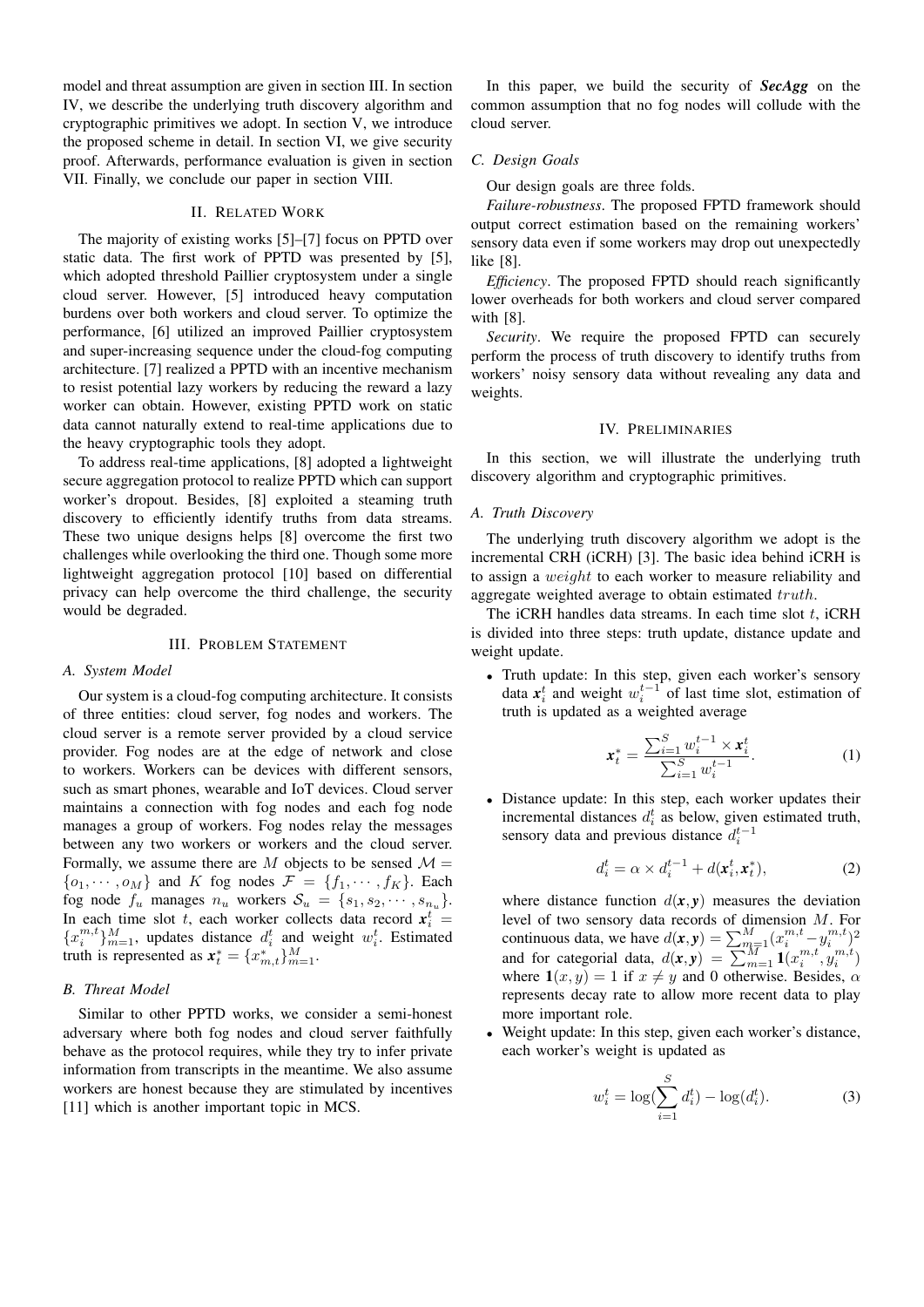## *B. Key Agreement*

The key agreement establishes secrets between workers. It consists of three algorithms: KA.param,KA.gen and KA.agree.

- KA.param $(1^{\lambda}) \mapsto (\mathbb{G}, g, p)$ : Taking security parameter  $\lambda$  as input, the algorithm outputs public parameters pp.
- **KA.gen** $(pp) \mapsto (c_i^{PK}, c_i^{SK})$ : Taking the input of pp, the algorithm returns a public key pair to any worker i.
- KA.agree $(c_i^{SK}, c_j^{PK}) \mapsto \mathit{sc}_{i,j}$ : Given the secret key of  $s_i$  and the public key of  $s_j$ , the algorithm returns a shared key.

For correctness, we require that  $\forall i \neq j$ ,  $\mathbf{KA}.\mathbf{agree}(c^{SK}_i,c^{PK}_j) = \mathbf{KA}.\mathbf{agree}(c^{SK}_j,c^{PK}_i) = sc_{ij}.$  For security, we rely on Decisional Diffle-Hellman assumption (DDH) [12].

## *C. Secret Share*

We rely on Shamir's  $t$ -out-of- $n$  secret share [13], which allows someone to split a secret  $s$  into  $n$  shares, such that any t shares can be used to reconstruct s, but any set of at most  $t - 1$  shares gives no information about s.

Specifically, sharing algorithm SS.share $(s, t, \mathcal{U}) \rightarrow$  $\{(i, s_i)\}_{i \in \mathcal{U}}$  takes as input a secret s, a set U of n workers, and a threshold  $t \leq |\mathcal{U}|$ . For correctness, we require  $\forall s, t, n$  with  $1 \leq t \leq n$ ,  $\forall |\mathcal{U}| = n$  if SS.share $(s, t, \mathcal{U}) \mapsto \{(i, s_i)\}_{i \in \mathcal{U}}$ , for  $V \subseteq \mathcal{U}$  and  $|V| \geq t$ , then **SS**.rec( $\{j, s_j\}_{j \in \mathcal{V}}, t$ ) = s.

## V. PROPOSED SCHEME

## *A. Overview*

Double masking is a failure-robust secure aggregation protocol under the single server model. It employs two layers of masks to protect workers' inputs. Generally, the first layer is a zero-sum mask which can be canceled if no worker drops out. The second layer is a random mask which can only be removed by recovering the seeds. To handle workers' dropouts, double masking exploits  $t$ -out-of- $n$  Shamir's secret sharing to distribute the secrets among all workers, which can help the central server to recover the two masks. Trivially applying double masking within each small group poses privacy breach since trivial solution not only outputs the final sum of inputs from all workers but also reveals partial sums of each group, which leaks extra information to a potential adversary.

We transform double masking to *SecAgg* via a re-mask technique. Our idea consists of two steps. First, similar to the trivial solution, we require each worker to add two layers of masks. However, we let each fog node remove the zero-sum mask and leave the random mask to the cloud server. Besides, we require each fog node adds one layer of the zero-sum mask to the intermediate value to preserve privacy against the cloud server.

After transforming double masking to *SecAgg*, we construct the secure truth update and secure weight update for FPTD. Our construction is quite simple and straight. We utilize *SecAgg* to aggregate weights and weighted truths to update truths according to equation 1. Similarly, we aggregate

distance information from all workers to update weights according to equation 3.

# *B. SecAgg*

We observe that even though workers are dynamic and may drop out at any time, fog nodes are relatively stable and can maintain a long-term connection with the cloud server. Therefore we can avoid secret sharing among fog nodes which saves computation and communication.

Assume  $n = \sum_{u=1}^{U} n_u$  represents the number of all workers and worker's id  $i \in [n]$ . Let S,  $s_i$  and  $f_u$  represent the cloud server, the  $u$ -th fog node and worker  $i$  respectively. Then we define  $G(i, j) = 1$  if  $s_i$  and  $s_j$  are in same  $S_u$  managed by  $f_u$ , 0 otherwise. In particular,  $\forall i \in [n], G(i, S) = 1$  holds. To support worker's dropout, the threshold for each small group is defined  $t_u = \lceil \frac{3}{4} n_u \rceil$ . We also assume each worker holds a vector  $x_i$  of dimension  $M'$ .

*Round 0: One Time Initialization.* In this round, *SecAgg* establishes long-term keys between workers and the cloud server. First, S generates public parameters pp which is a cyclic group  $\mathbb G$  with prime order p and generator q via

$$
\mathbf{KA}.\mathbf{param}(1^{\lambda}) \mapsto (\mathbb{G}, p, g).
$$

Then  $S$  publishes  $pp$  to all fog nodes and workers. After obtaining  $pp$ , each  $s_i$  including  $S$  generates a key pair

$$
\mathbf{K} \mathbf{A}.\mathbf{gen}(pp) \mapsto (c_i^{PK}, c_i^{SK}),
$$

where  $i \in [n] \cup \{S\}$ . After key generation, each  $s_i$  exchanges  $(i, c_i^{PK})$  with every other  $s_j$  if  $G(i, j) = 1$ . Besides, S exchanges  $(S, c_S^{PK})$  with every  $s_i$ . After the exchange, each  $s_i$  establishes key

$$
sk_{i,j} = \textbf{KA}.\textbf{agree}(c_i^{SK}, c_j^{PK}),
$$

where  $j \in [n] \cup S/{i}$  and  $G(i, j) = 1$ . Likewise, S establishes keys  $sk_{i,S}$   $\forall i \in [n]$ . These keys serve as the keys for symmetric Authenticated Encryption, i.e. AE.

*Round 1: Establish Zero-Sum Seeds.* After one time initialization, both workers and fog nodes need to establish shared seed to generating zero-sum masks. Specifically, each  $s_i$  and  $f_u$  generates new key pairs

$$
\begin{aligned} \mathbf{K} \mathbf{A}.\mathbf{gen}(pp) &\mapsto (s_i^{PK}, s_i^{SK}), \\ \mathbf{K} \mathbf{A}.\mathbf{gen}(pp) &\mapsto (z_u^{PK}, z_u^{SK}), \end{aligned}
$$

where  $i, j \in [n]$  and  $u, v \in [K]$ . Then each  $s_i$  exchanges  $(i, s_i^{PK})$  with every  $s_j$  where  $G(i, j) = 1$  and each fog node exchanges  $(u, z_n^{PK})$  with every  $f_v$ . Afterwards, each  $s_i$  and  $f_u$  establishes shared secrets

$$
\begin{aligned} s_{i,j} &= \textbf{KA}.\textbf{agree}(s^{SK}_i, s^{PK}_j), \\ z_{u,v} &= \textbf{KA}.\textbf{agree}(z^{SK}_u, z^{PK}_v), \end{aligned}
$$

respectively.

*Round 2: Share Secrets.* In this round, each  $s_i$  shares his/her random seed and secret key within his/her group. Besides,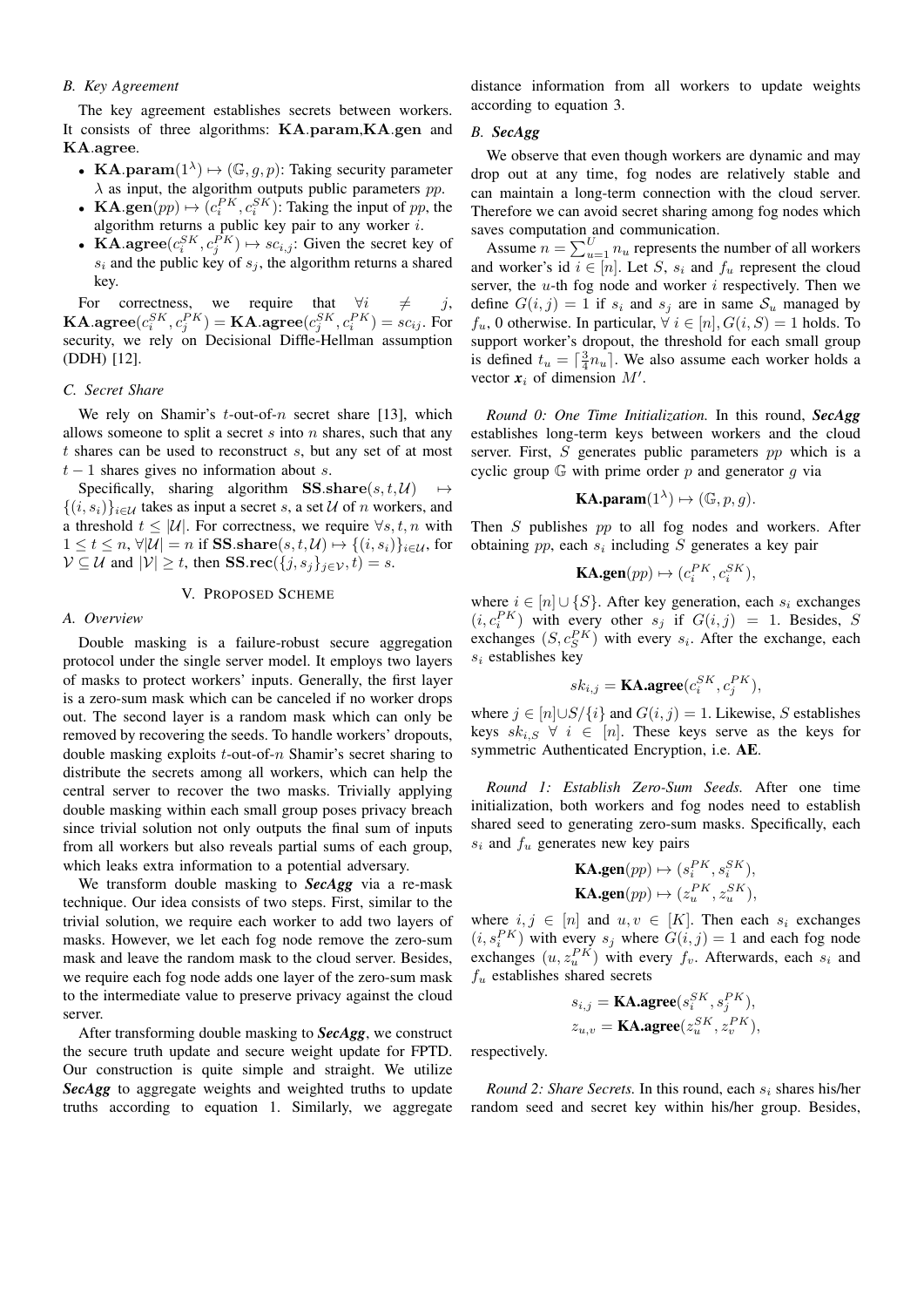each fog node  $f_u$  shares his/her secret key with all other fog nodes. First, each  $s_i$  first uniformly samples random seed  $r_i$ for random masks. Then each  $s_i$  divides  $s_i^{SK}$ ,  $r_i$  into shares via

$$
\begin{aligned} \mathbf{SS}.\mathbf{share}(s_i^{SK}, t_u) &\mapsto &\quad \{ (j, s_{i,j}^{SK}) \}_{j \in \mathcal{S}_u / \{i\}}, \\ \mathbf{SS}.\mathbf{share}(r_i, t_u) &\mapsto &\quad \{ (j, r_{i,j}) \}_{j \in \mathcal{S}_u / \{i\}}, \end{aligned}
$$

where  $G(i, j) = 1$ . After dividing shares, each  $s_i$  encrypts the shares

$$
e_{i,j} = \textbf{AE.}\text{encrypt}(sk_{i,j}, i||j||s_{i,j}^{SK}||r_{i,j}),
$$

then each  $s_i$  exchanges  $e_{i,j}$  with  $s_j$  where  $j \in [n]$  and  $G(i, j) = 1.$ 

*Round 3: Masked Input Collection.* In this round, each  $s_i$ generates random mask  $b_i$  and zero-sum mask  $s_{i,j}$ . For each  $m \in [M']$ ,  $s_i$  computes each element

$$
b_i^m = H(r_i||m) \mod p,
$$
  

$$
s_{i,j}^m = H(s_{i,j}||m) \mod p,
$$

where H is a cryptographic hash function. Then  $s_i$  adds masks to input

$$
\mathbf{y}_i = \mathbf{x}_i + \mathbf{b}_i
$$
  
+ 
$$
\sum_{j \in S_u / \{i\} : i > j} s_{i,j}
$$
  
- 
$$
\sum_{j \in S_u / \{i\} : i < j} s_{i,j} \mod p.
$$

and sends masked input  $y_i$  to corresponding fog node  $f_u$ .

*Round 4: Re-Mask.* Assume some workers drop out before sending the masked inputs and we use  $S'_u$  to represent the surviving workers. Upon receiving masked inputs from surviving workers,  $f_u$  aggregates

$$
\sum_{i \in S'_u} y_i = \sum_{i \in S'_u} \left( x_i + b_i + \sum_{j \in S_u / \{i\} : i > j} s_{i,j} - \sum_{j \in S_u / \{i\} : i < j} s_{i,j} \right) \n= \sum_{i \in S'_u} (x_i + b_i) + \sum_{i \in S_u} \sum_{j \in S_u / S'_u : i > j} s_{i,j} \n- \sum_{i \in S_u} \sum_{j \in S_u / S'_u : i < j} s_{i,j}.
$$
\n(4)

To recover  $\sum_{i \in S'_u} (\mathbf{x}_i + \mathbf{b}_i)$ , each fog node  $f_u$  sends  $S'_u$  to surviving workers and request  $\{s_{i,j}^{SK}\}_{i \in S_u/S_u}$  from workers in  $S'_u$ . After receiving shares from surviving workers, each fog recovers the secret key via **SS.rec**. Then  $f_u$  recovers the missing zero-sum masks and adds them to equation 4 to obtain the randomly masked input.

Afterwards, each  $f_u$  generates the new zero-sum mask. For each  $m \in [M']$ ,  $f_u$  computes

$$
z_{u,v}^m = H(z_{u,v}||m) \mod p,
$$

then  $f_u$  computes

$$
z_u = \sum_{i \in \mathcal{S}'_u} (x_i + b_i) + \sum_{v \in \mathcal{F}: u > v} z_{u,v} - \sum_{v \in \mathcal{F}: u < v} z_{u,v}.
$$

Finally,  $f_u$  sends  $z_u$  to cloud server.

*Round 5: Unmasking.* After receiving  $z_u$  from all fog nodes, S computes

$$
C_{agg} = \sum_{u \in \mathcal{F}} \left( \sum_{i \in S'_u} (x_i + b_i) + \sum_{v \in \mathcal{F}:u > v} z_{u,v} - \sum_{v \in \mathcal{F}:u < v} z_{u,v} \right)
$$
  
= 
$$
\sum_{u \in \mathcal{F}} \sum_{i \in S'_u} (x_i + b_i) + \sum_{u \in \mathcal{F}} \sum_{v \in \mathcal{F}} z_{u,v} - \sum_{u \in \mathcal{F}} \sum_{v \in \mathcal{F}} z_{u,v}
$$
  
= 
$$
\sum_{u \in \mathcal{F}} \sum_{i \in S'_u} (x_i + b_i)
$$

In order to remove the random mask, the cloud server requests  $r_{j,i}$  from each  $s_i$ . Then each worker  $s_i$  encrypts the secret share

$$
D_{i,j} = \text{AE.}\text{encrypt}(sk_{i,S}, j||i||r_{j,i})
$$

and sends the list  $\{D_{i,j}\}_{j \in S'_u}/\{i\}$  to S through  $f_u$ . Upon receiving encrypted secret shares from all surviving workers,  $S$  decrypts them and recover all  $r_i$ , then generates random masks to obtain the aggregation result  $\sum_{u \in \mathcal{F}} \sum_{i \in \mathcal{S}'_u} x_i$ .

## *C. FPTD Construction*

In this part, we give detailed construction of FPTD. Note that the plaintext numbers are float while cryptographic primitives are performed on integers. We use a rounding factor of  $10^6$  to scale float numbers up to integers.

*1) Initialization:* Before collecting and transmitting data, each worker  $s_i$  initializes their weight as  $w_i^0 = 1$  and distance as  $d_i^0 = 0$ . Then S initializes the public parameters and establishes symmetric keys via *One Time Initialization*.

*2) Secure Truth Update:* In this phase, FPTD securely aggregates weights and weighted truths to update the truths according to equation 1. In each time slot  $t$ , each  $s_i$  first collects sensory data  $x_i^t$  and uploads his weight  $w_i^{t-1}$  and weighted truth  $w_i^{t-1} \times \mathbf{x}_i$  via *SecAgg*. Notice that we can concatenate both values into one vector  $\langle w_i^{t-1} \times x_i, w_i^{t-1} \rangle$ , resulting in only one call to *SecAgg*.

*3) Secure Weight Update:* In this phase, S first returns truths  $x_t^*$  to all workers. After receiving truths, each  $s_i$  first updates his distance according to equation 2 to obtain  $d_i^t$ . Then each worker submits his distance to S via *SecAgg*. After obtaining aggregated distance  $\sum_{u \in \mathcal{F}} \sum_{i \in \mathcal{S}'_u} d_i^t$ , S computes  $\log \left( \sum_{u \in \mathcal{F}} \sum_{i \in \mathcal{S}'_u} d_i^t \right)$  and returns it to all workers. Upon receiving  $\log \left( \sum_{u \in \mathcal{F}}^{\infty} \sum_{i \in \mathcal{S}'_u} d_i^t \right)$ , each worker updates his weight according to equation 3.

After initialization, FPTD executes Secure Truth Update phase and Secure Weight Update phase once in each time slot t.

## VI. SECURITY ANALYSIS

Theorem 1. *Suppose there is at least one group and each group contains at least 3 workers providing different sensory data for each object. If all entities are semi-honest and there is no collusion between fog nodes and cloud server, the sensory*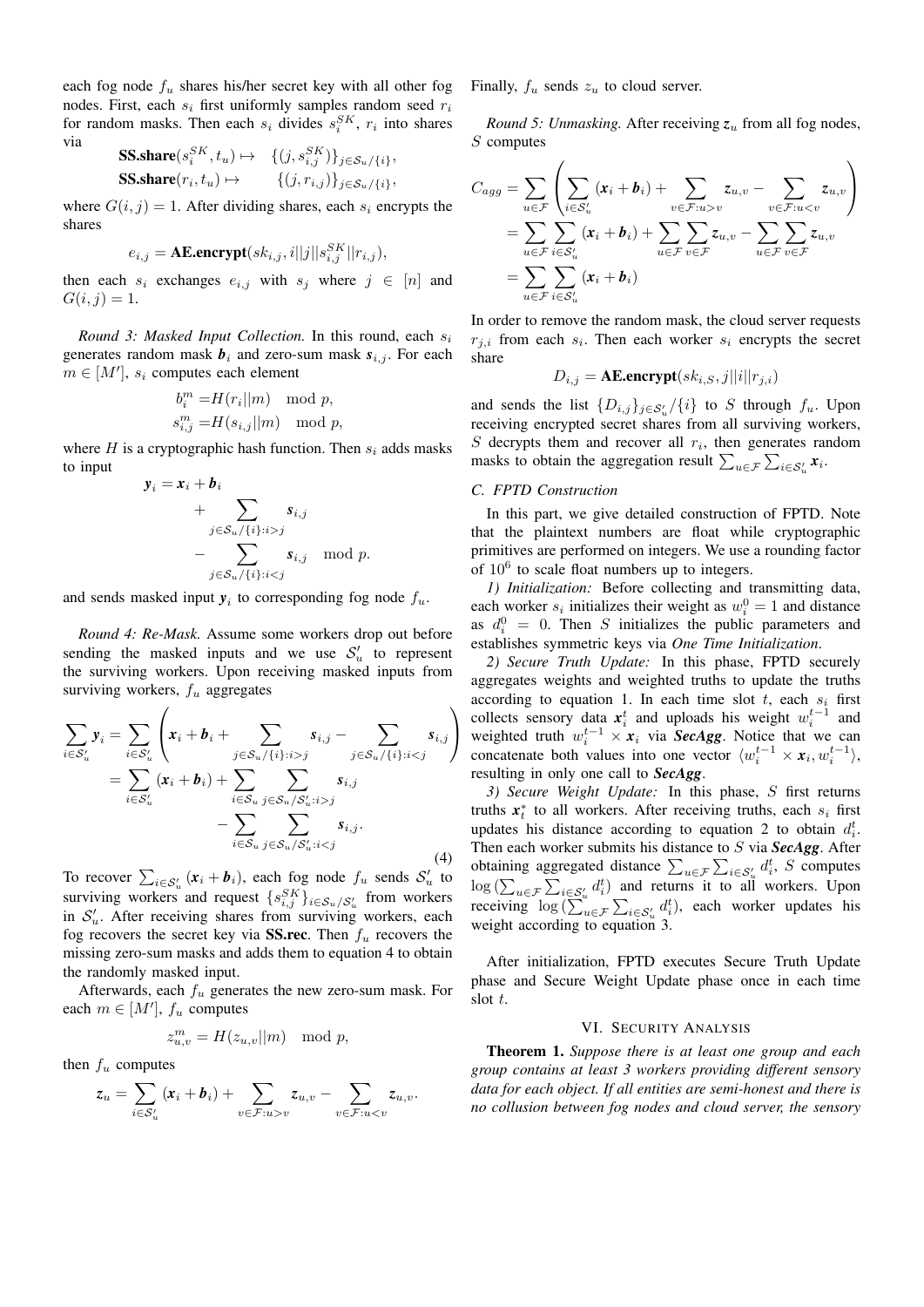*data and weight will not be disclosed to any other entity under FPTD framework.*

*proof.* In order to prove that FPTD is secure, we only need to prove the proposed *SecAgg* is secure. There are three types of attacks an adversary can potentially launch under the semihonest assumption.

First, an adversary can compromise fog nodes. Once the adversary compromises some fog nodes  $\mathcal{F}_c \subset \mathcal{F}$ , he/she can obtain the combined view of these fog nodes which is a list  $\{\sum_{i \in S'_u} x_i + b_i\}_{u \in \mathcal{F}_c}$ . However, since the random seeds used to recover the random masks are encrypted using the symmetric keys established between workers and the cloud server, the adversary is not able to recover any  $x_i$  or any partial result.

Second, an adversary can compromise the cloud server. Once the adversary compromises cloud server, he/she can remove all random masks and obtain both  $\sum_{i \in S'_u} x_i + \sum_{v \in \mathcal{F}:u>v} z_{u,v} - \sum_{v \in \mathcal{F}:u for$ each  $f_u$  and  $\sum_{u \in \mathcal{F}} \sum_{i \in \mathcal{S}'_u} x_i$ . However, since we assume no collusion between fog nodes and the cloud server, the cloud server cannot remove the zero-sum masks added by each fog node, therefore cloud server can only obtain aggregation result  $\sum_{\bm{u}\in\mathcal{F}}\sum_{i\in\mathcal{S}'_{\bm{u}}}\bm{x}_i.$ 

Finally, collusion may happen between workers or fog nodes. Collusion in each group under the threshold  $t<sub>u</sub>$  reveals nothing to corrupted workers since a  $t$ -out-of- $n$  Shamir's secret sharing is information-theoretically secure against up to  $t - 1$ corrupted parties.

# VII. PERFORMANCE ANALYSIS

Here we conduct the performance comparison between our scheme and [8] in terms of computation overhead and communication overhead. The simulation is built using a PC with 3.60Ghz Intel i7 and 16GB RAM running Windows 10. FPTD is implemented in Python. Specifically, we construct key agreement protocol from Elliptic-Curve over the NIST P-256 curve composed with SHA256, authenticated encryption from AES-GCM with a 128-bit key. In addition, we also implement [8] as a baseline scheme for comparison. Without loss of generality, we generate a dataset by sampling random numbers as ground truths and add different levels of Gaussian noise to simulate different levels of reliability of workers in MCS applications. Notice that, we regard a worker's reliability in different time slots as a dynamic variable since the ground truths for each object are rapidly changing over time.

For clarity, we present each entity's overhead in one time slot which consists of a *Secure Truth Update* and a *Secure Weight Update*. Besides we execute each experiment 50 times and present the average. Specifically, we assume the complete worker group is divided into groups equally. By default, we set the number of workers as 300, the number of fog nodes as 5, the number of objects as 100 and the drop rate as 0.05.

### *A. Computation*

First, we consider varying number of workers which varies from 100 to 500 by the stride of 50. As shown in Fig.1,

with the increasing number of workers, FPTD achieves better efficiency with respect to workers, fog and cloud. In particular, cloud computation overhead of [8] grows to be unacceptable when the number reaches 500 since the computation cost is beyond 30 minutes.



Next, we consider varying fog nodes which varies in range of  $[1, 2, 3, 4, 5, 6, 10, 15]$ . The result is presented in Fig.2. From Fig.2, we can observe that when the number of fog nodes is set to only, i.e., one group, FPTD achieves similar efficiency as [8] with respect to all entities. Further, FPTD's computation overhead drops significantly when the number of fog nodes grows. However, there is a turning point after which the computation overhead drops slowly with respect to all entities. The above observations show that it is enough for FPTD to adopt only a few fog nodes to gain significant efficiency improvement.



Finally, we consider the effect of the drop rate. Specifically, we let the drop rate vary from 0.00 to 0.20 by the stride of 0.05. Here we consider only workers' dropouts before submitting their masked input since this is the worst case which brings most computation and communication overheads. As shown in Fig.3a, drop rate has little influence on worker's computation overhead since workers only need to upload shares of dropout workers. However, we can observe from Fig.3b that the computation overhead of cloud of [8] and fog of FPTD grows linearly since they need to recover the secret keys of dropout workers to cancel the zero-sum mask. Besides, the cloud of FPTD's computation overhead drops since the cloud needs to recover fewer random masks.